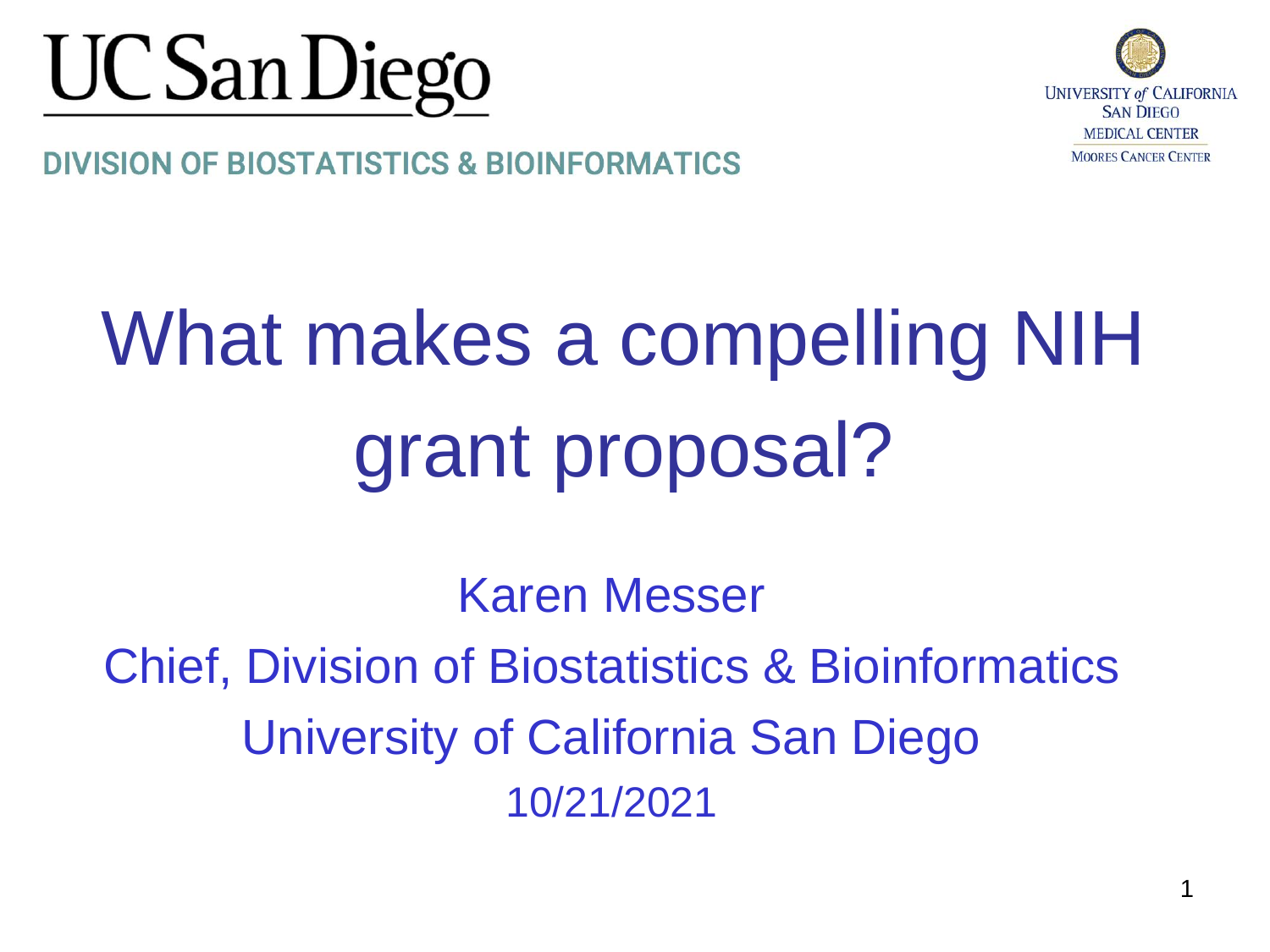

# **Background**

- BMRD Reviewer and now ex-Chair I am commenting as an individual
- Participated in many successful, and even more unsuccessful, NIH grant applications – As Co-I and some as PI
- Participated in many NIH study sections
	- I have read many, many, many, many, many grant applications ;)

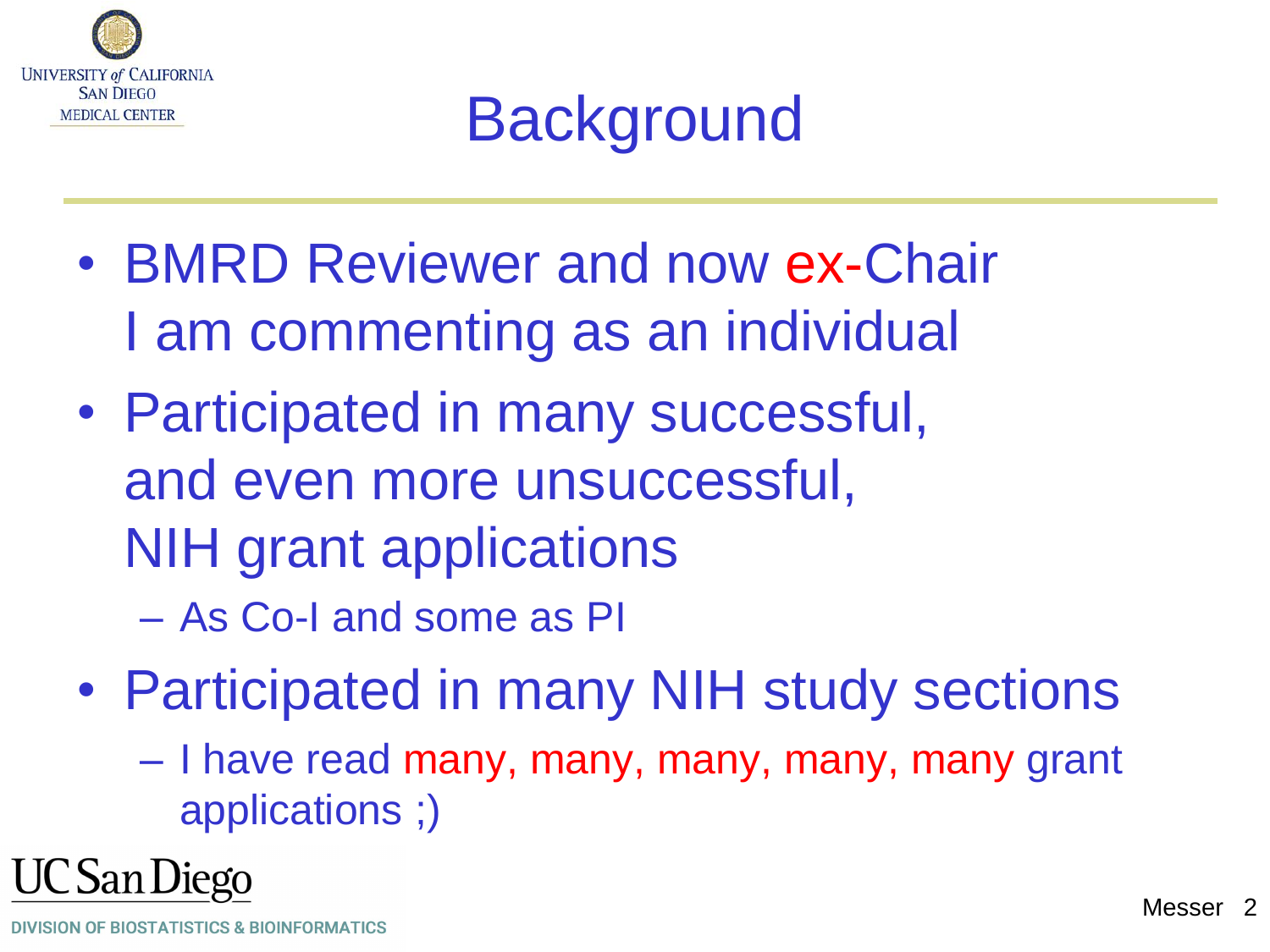

# NIH grant basics

- Review is conducted by the Center for Scientific Review
	- Most grants are *scored* in a Study Section
		- E.g. BMRD
- Funding decisions are made by an institute or center (27 of them).
	- *Talk* to your Program Officer at e.g.
		- NCI- National Cancer Institute
		- NIA- National Institute on Aging

**DIVISION OF BIOSTATISTICS & BIOINFORMATICS** 

C San Diego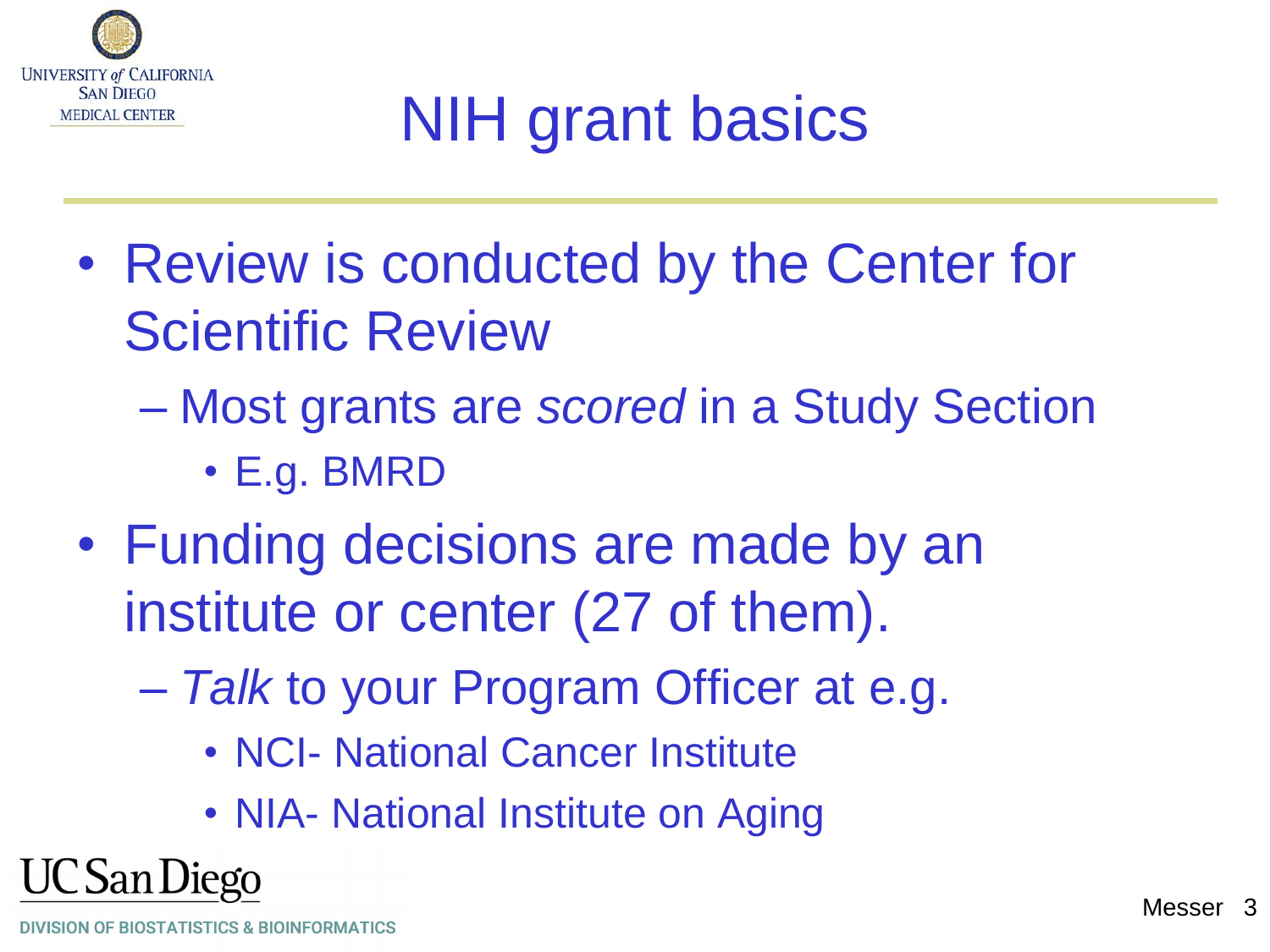

# NIH grant basics

- Each institute has its own payline
	- The score below which funding is likely
- Early Stage or New Investigator PI's have a funding advantage
- There are specific RFA's and PA's, but most applications are to the parent PA
	- I.e. the general request for R01 or R21 proposals

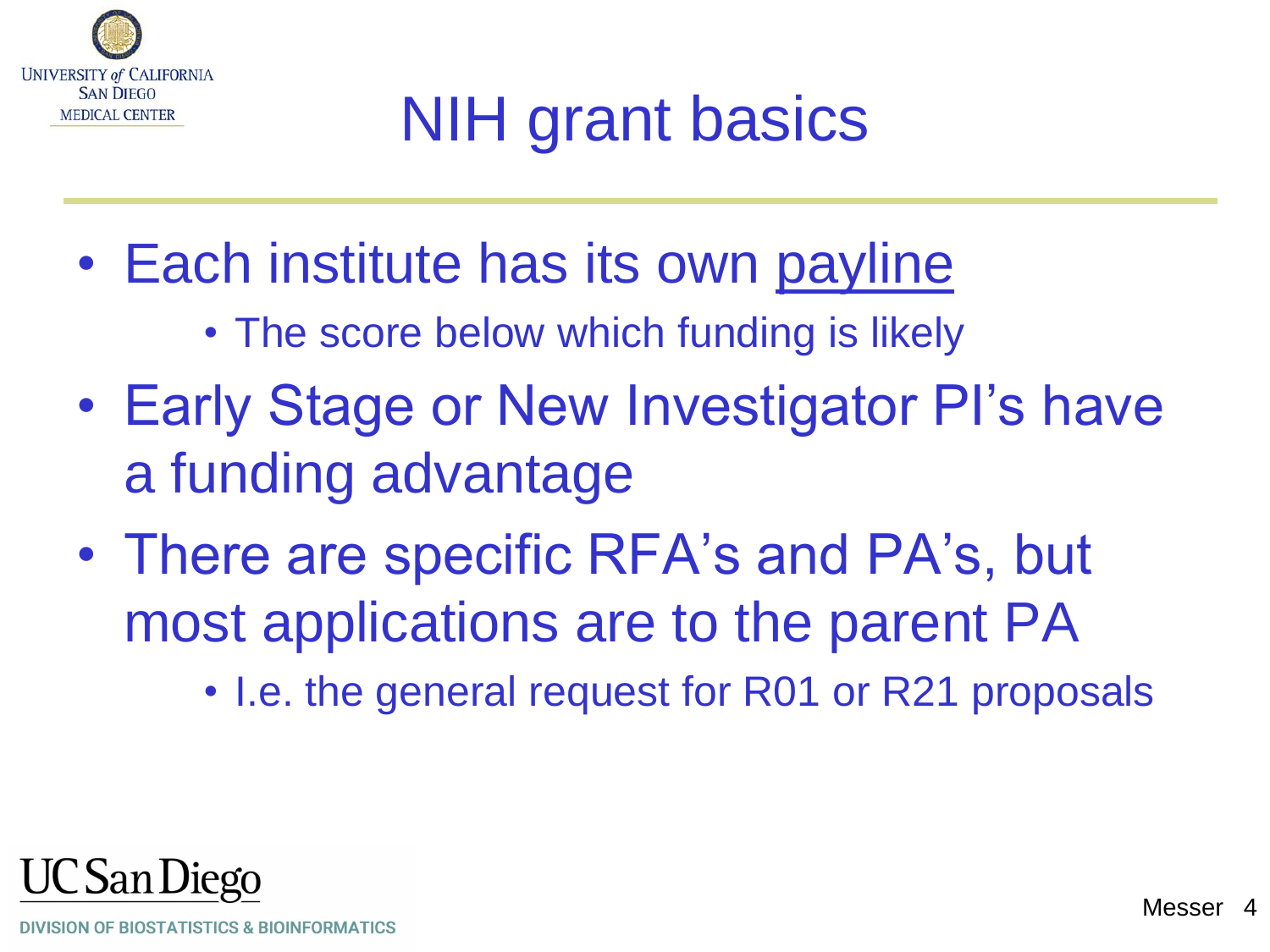

# NIH websites are a resource!

- The Center for Scientific Review
	- **https://public.csr.nih.gov/ForApplicants**
	- https://grants.nih.gov/grants/grants\_process.htm
- StatFund at NCI
	- <https://statfund.cancer.gov/links.html>
	- Your NIH center's website
- PS: This Grant Writer's Workbook is used at UCSD for training
	- http://www.grantcentral.com/workbooks/national-institutes-of-health/

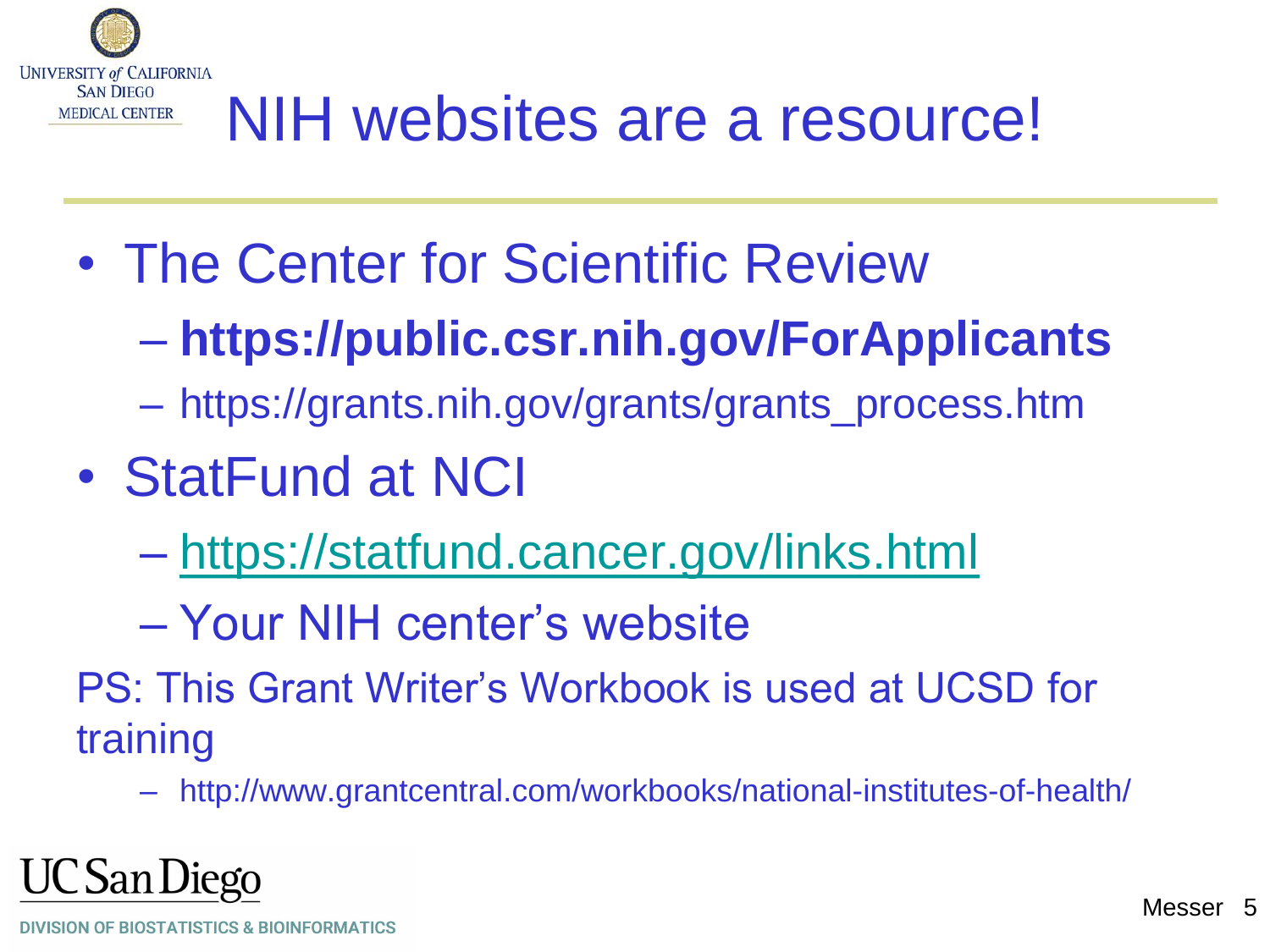

# Learn about review criteria

| <b>Overall Impact:</b><br>The likelihood for a project to<br>exert a sustained, powerful<br>influence on research field(s)<br>involved                                                                                                                                                          |                                         | <b>Overall</b><br><b>Impact</b>                                                       | High                  | Medium                                                                                                                                                                                                                                                                                | Low  |                                                                                                                                                                                                                                                                                                                   |  |
|-------------------------------------------------------------------------------------------------------------------------------------------------------------------------------------------------------------------------------------------------------------------------------------------------|-----------------------------------------|---------------------------------------------------------------------------------------|-----------------------|---------------------------------------------------------------------------------------------------------------------------------------------------------------------------------------------------------------------------------------------------------------------------------------|------|-------------------------------------------------------------------------------------------------------------------------------------------------------------------------------------------------------------------------------------------------------------------------------------------------------------------|--|
|                                                                                                                                                                                                                                                                                                 |                                         | <b>Score</b>                                                                          | 123                   | 456                                                                                                                                                                                                                                                                                   | 789  |                                                                                                                                                                                                                                                                                                                   |  |
| <b>Evaluating Overall</b><br>Impact:<br>Consider the 5 criteria:<br>significance, investigator,<br>innovation, approach,<br>environment (weighted based<br>on reviewer's judgment) and<br>other score influences, e.g.<br>human subjects, animal<br>welfare, inclusion plans, and<br>biohazards | e.g. Applications are<br>no weaknesses. | addressing a problem of<br>high importance/interest in<br>the field. May have some or | field, but<br>medium. | e.g. Applications<br>may be addressing a<br>problem of high<br>importance in the<br>weaknesses in the<br>criteria bring down<br>the overall impact to<br>e.g. Applications<br>may be addressing a<br>problem of moderate<br>importance in the<br>field, with some or<br>no weaknesses | low. | e.g. Applications<br>may be addressing a<br>problem of<br>moderate/high<br>importance in the<br>field, but<br>weaknesses in the<br>criteria bring down<br>the overall impact to<br>e.g. Applications<br>may be addressing a<br>problem of low or no<br>importance in the<br>field, with some or<br>no weaknesses. |  |
| 5 is a good medium-impact application, and the entire scale (1-9)                                                                                                                                                                                                                               |                                         |                                                                                       |                       |                                                                                                                                                                                                                                                                                       |      |                                                                                                                                                                                                                                                                                                                   |  |

should always be considered.

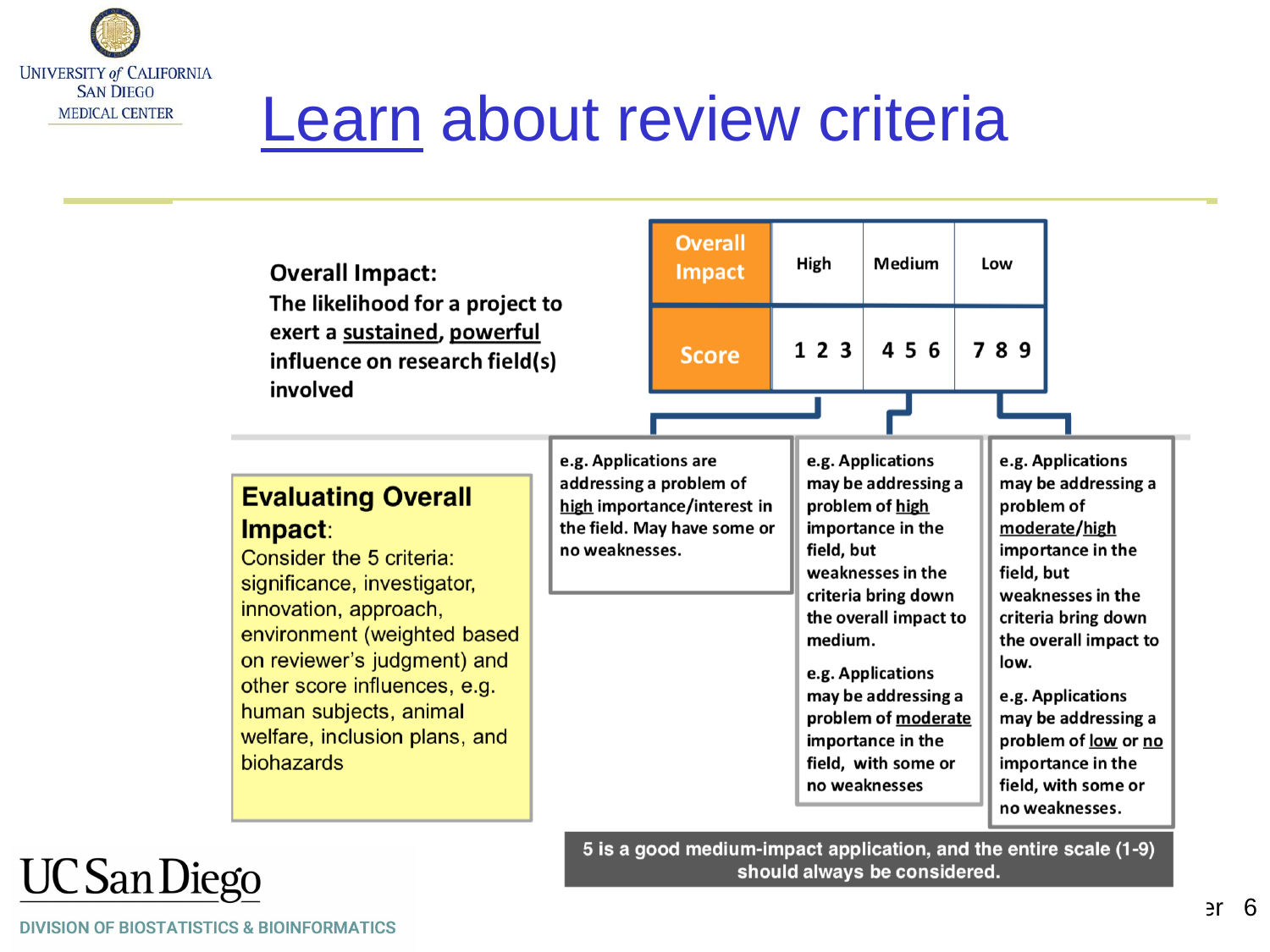

### Be a reviewer!

• https://public.csr.nih.gov/ForReviewers/Be comeAReviewer/ECR

#### Early Career Reviewer (ECR) Program

The ECR Program develops qualified scientists without prior CSR review experience into well trained reviewers to advance their careers and enrich the existing pool of NIH reviewers.

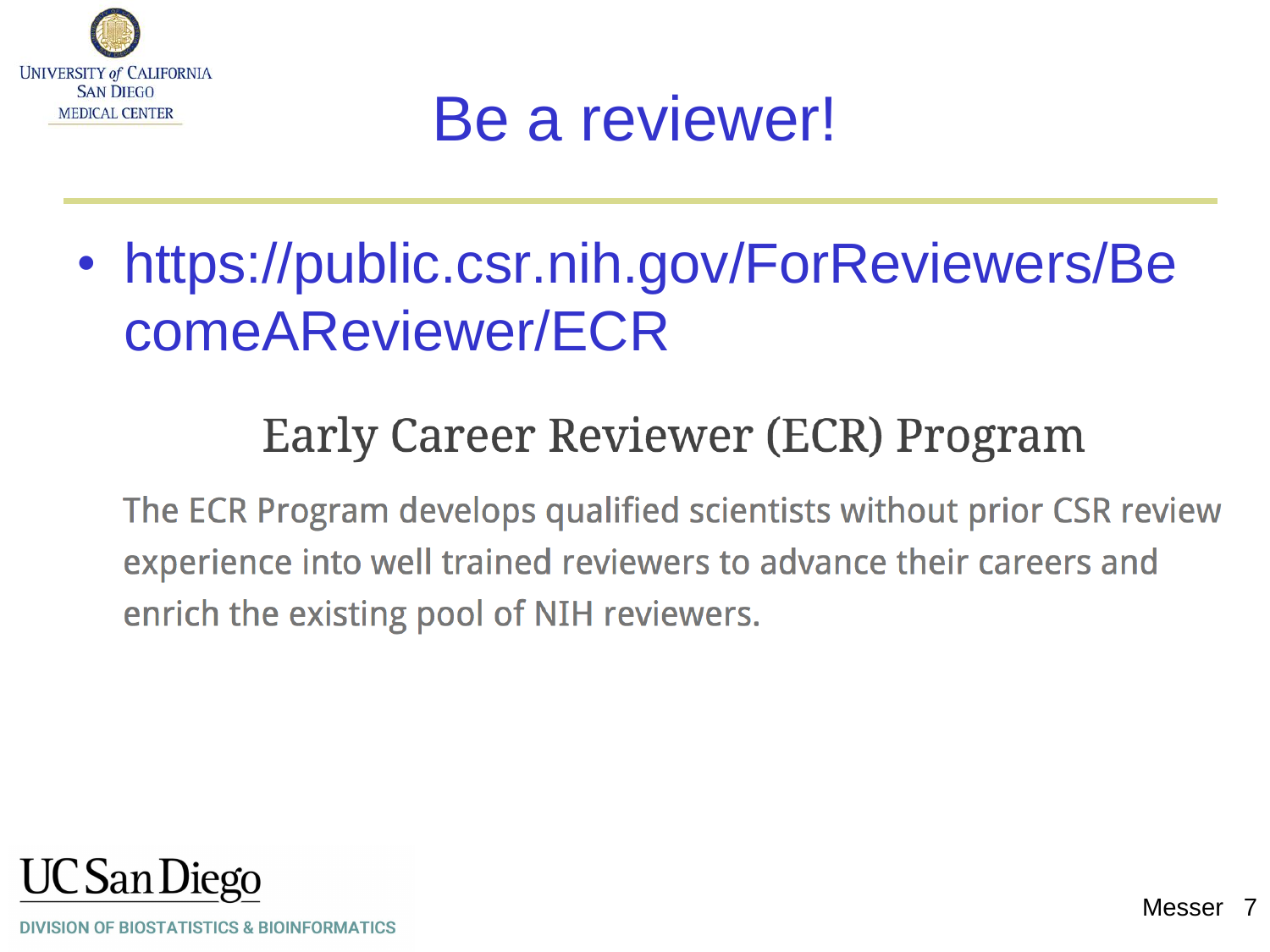

### Personal comments

Each reviewer will read 9 or 10 grants

Reviewers will not all be expert in your area

Make it easy for reviewers to grasp the main new ideas and the specific impact of your proposed work.

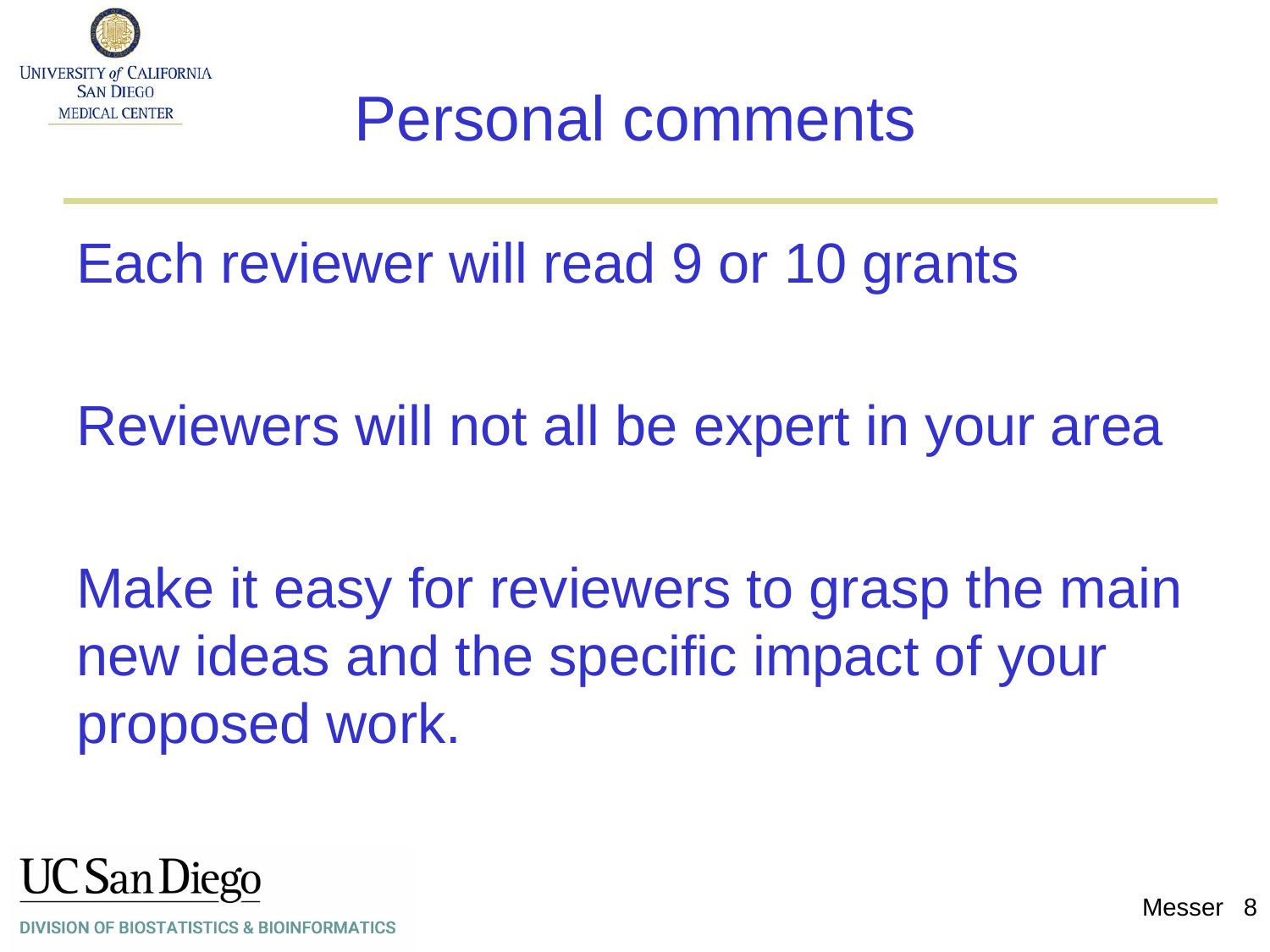

# Personal comments

- Be clear, be concise
- Situate the work in the literature
- Tell us WHY IT IS IMPORTANT
- Demonstrate REAL WORLD impact
	- Applications should be convincing
- Convey statistical ideas
	- With adequate technical detail
	- But make the ideas accessible

UC San Diego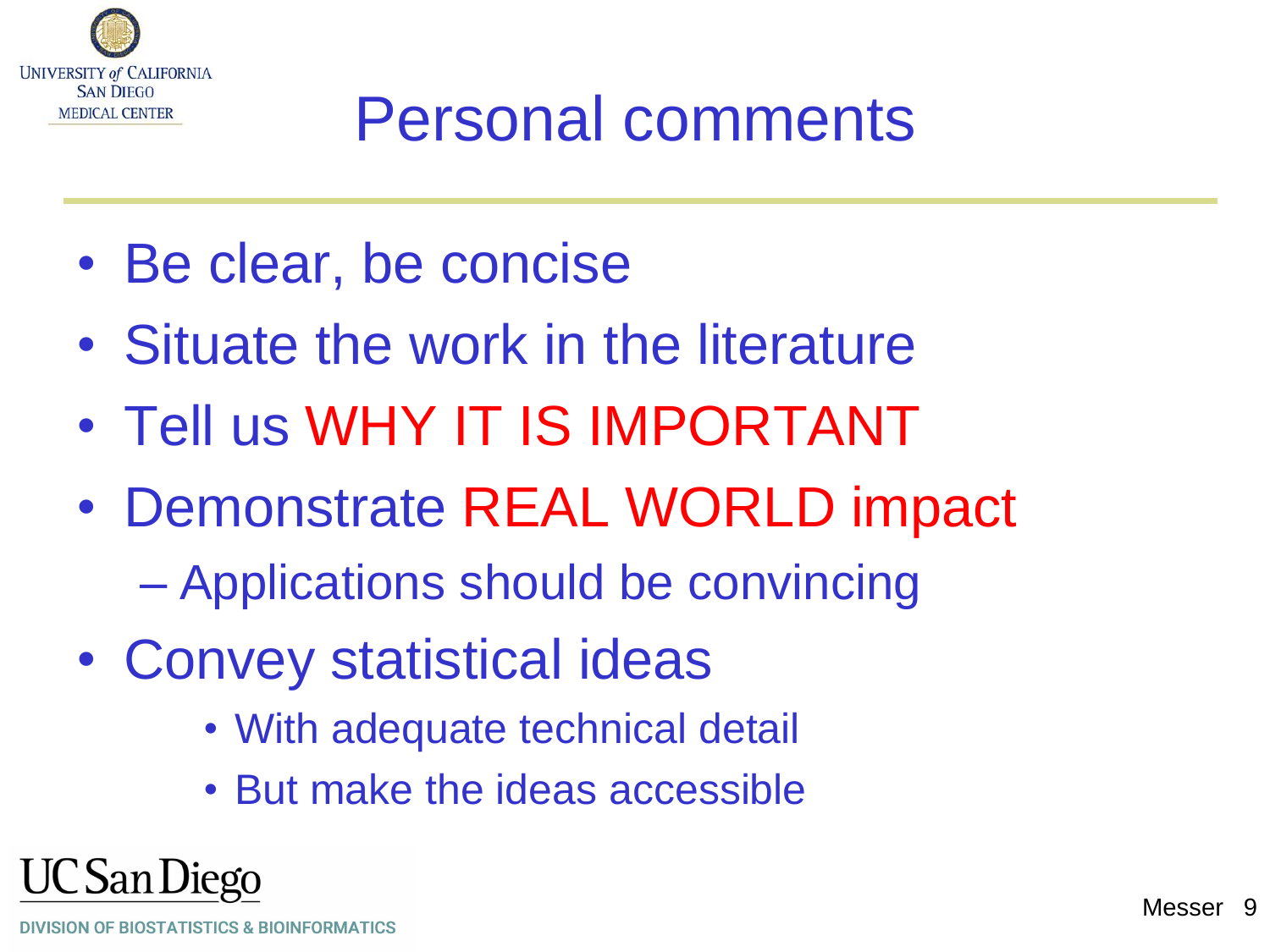

# **Suggestions**

- Have others read and comment on your application
- Revise, revise, revise
- Persistence in submitting is the best long term strategy
	- It is rare to be funded on first try